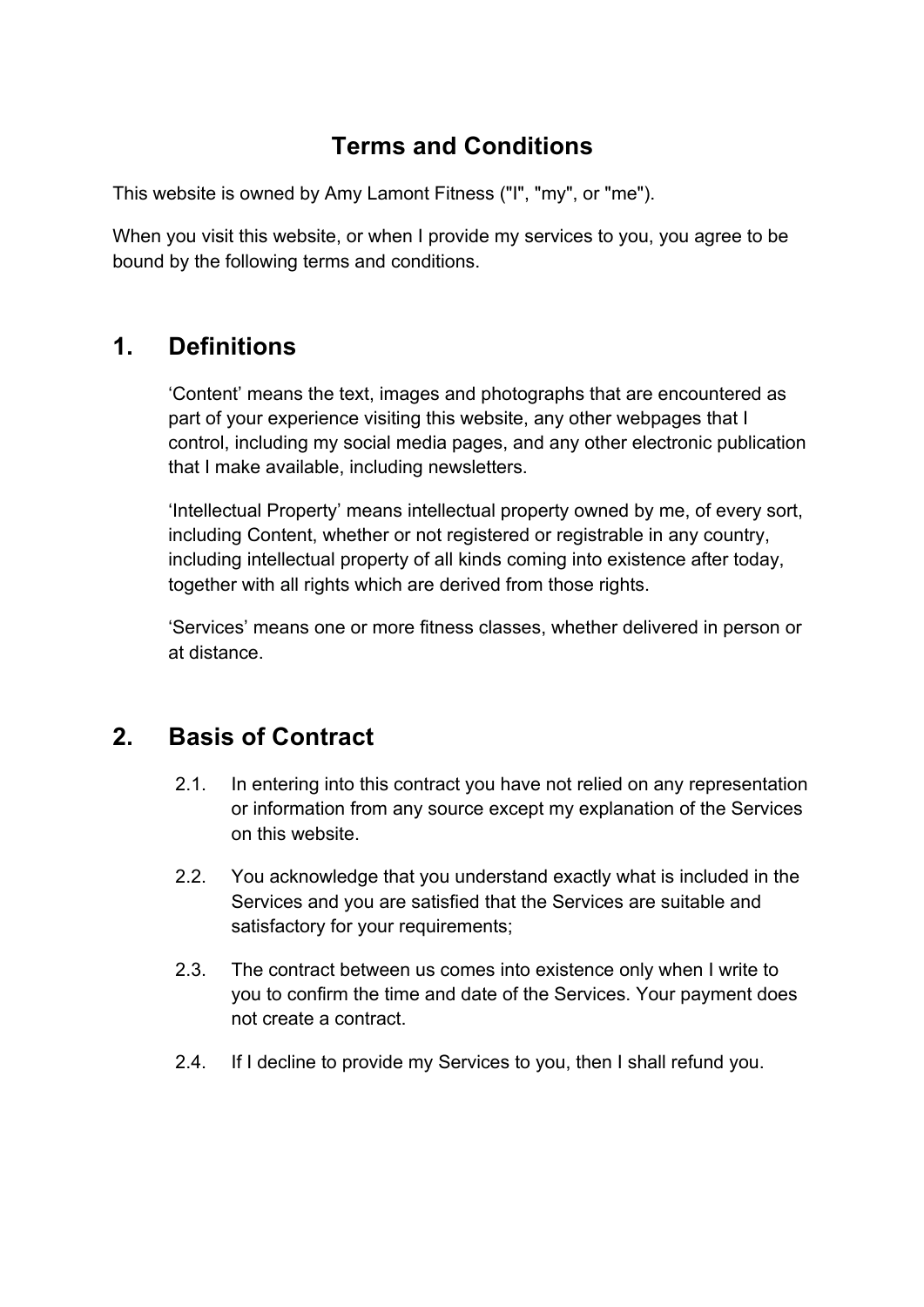#### **3. Reserving a class**

- 3.1. I reserve the right to terminate your reservation and retain any money paid if I reasonably believe that you are in full or part breach of this agreement.
- 3.2. You may make reserve a place in a fitness class on someone else's behalf. You are responsible for ensuring that any client for whom you are reserving complies with these terms as if that client had made the reservation.

#### **4. Payments**

- 4.1. Card payments are not processed by us. We use one or more online payment service providers who will encrypt your card or bank account details in a secure environment.
- 4.2. Prices are per class.
- 4.3. The price you pay is the price shown in your cart when you go to pay.

### **5. Cancellation and relocation**

- 5.1. You may cancel a reservation for a class within 24 hours of the start of the class.
- 5.2. If you cancel within the period specified above, you may transfer your reservation to another time and date. If you cancel later, you are not entitled to any refund. I may, in my absolute discretion, refund part of any money you have paid.
- 5.3. The confirmation of cancellation that I send to you is your proof of cancellation and should be retained by you.

### **6. Release of liability for fitness classes**

You now agree:

6.1. to take all precautions to ensure the safety of all participants of a fitness class in which your participate;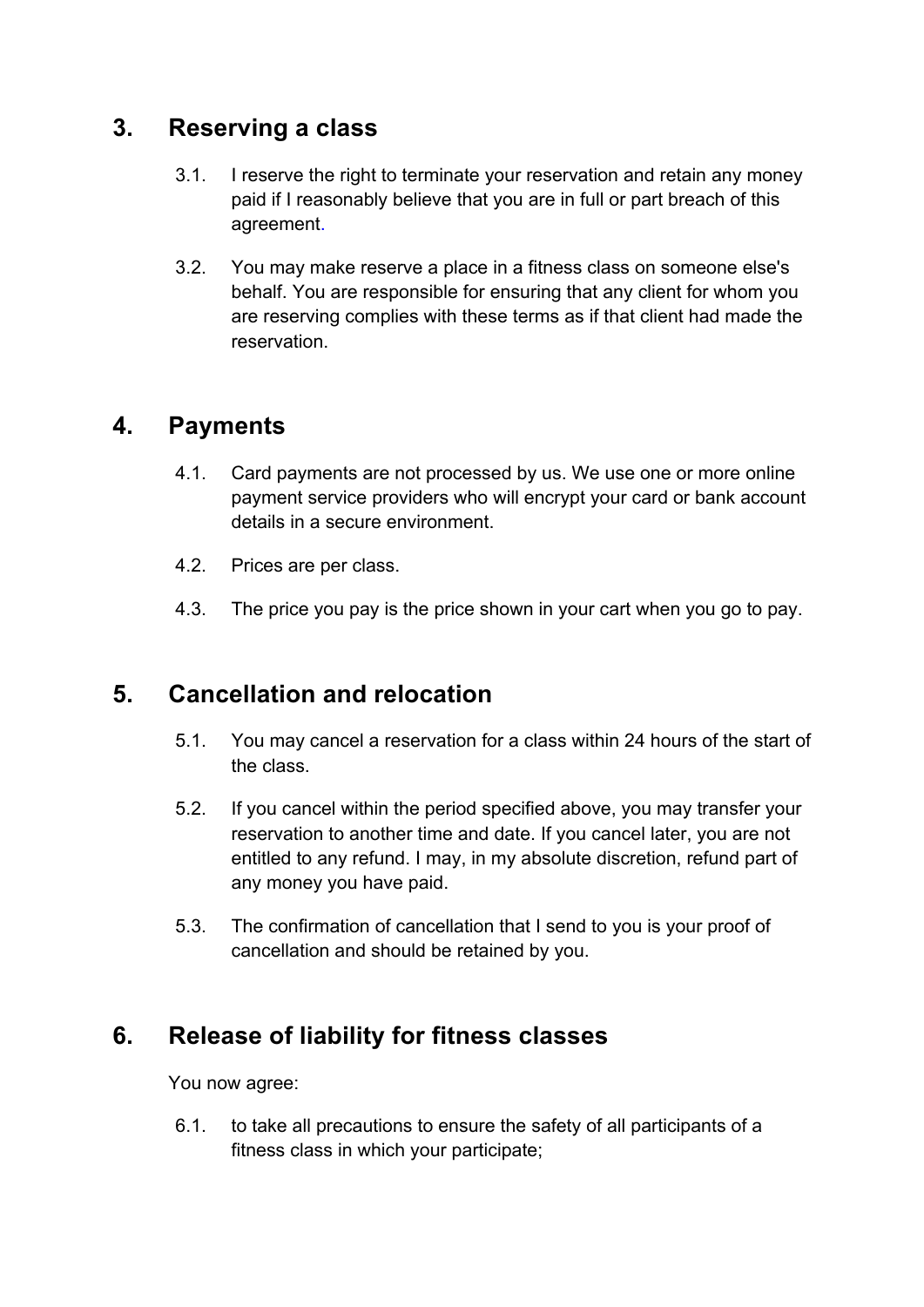- 6.2. that you acknowledge that fitness activities can be strenuous and at times, dangerous and that you will rely upon your own judgement in deciding whether to participate in any fitness class or exercise;
- 6.3. you will not hold Amy Lamont Fitness or any employee or contractor of that business liable for any pre-existing injuries or medical condition which may be exacerbated if you participate in any fitness class; and
- 6.4. you will not hold Amy Lamont Fitness or any employee or contractor of that business liable for any injury, loss or damage which may be sustained as a result of participating in a fitness class.
- 6.5. You agree to waive, release and discharge Amy Lamont Fitness, and its staff, agents, subcontractors and representatives of all liability, claims, damage, costs or expenses which you may have against them arising out of or in connection with my participation in any fitness class.
- 6.1. This release extends to all claims of any kind whatsoever, foreseen or unforeseen, known or unknown.

# **7. Use of Intellectual Property**

You agree that at all times you will:

- 1. not do anything which does or might reduce the value of my Intellectual Property or challenge my ownership of it; and
- 2. notify me of any suspected infringement of my Intellectual Property;

and without my express permission you agree:

- 3. so far as concerns Content made accessible by me to you, copy or make any change to it or any part of it; or use it in any way in which it is not intended to be used; and
- 4. not to use my Intellectual Property except directly in my interest.

### **8. Disclaimers and limitation of liability**

- 8.1. The law differs from one country to another. This paragraph applies so far as the applicable law allows.
- 8.2. All implied conditions, warranties and terms are excluded from this agreement. If in any jurisdiction an implied condition, warrant or term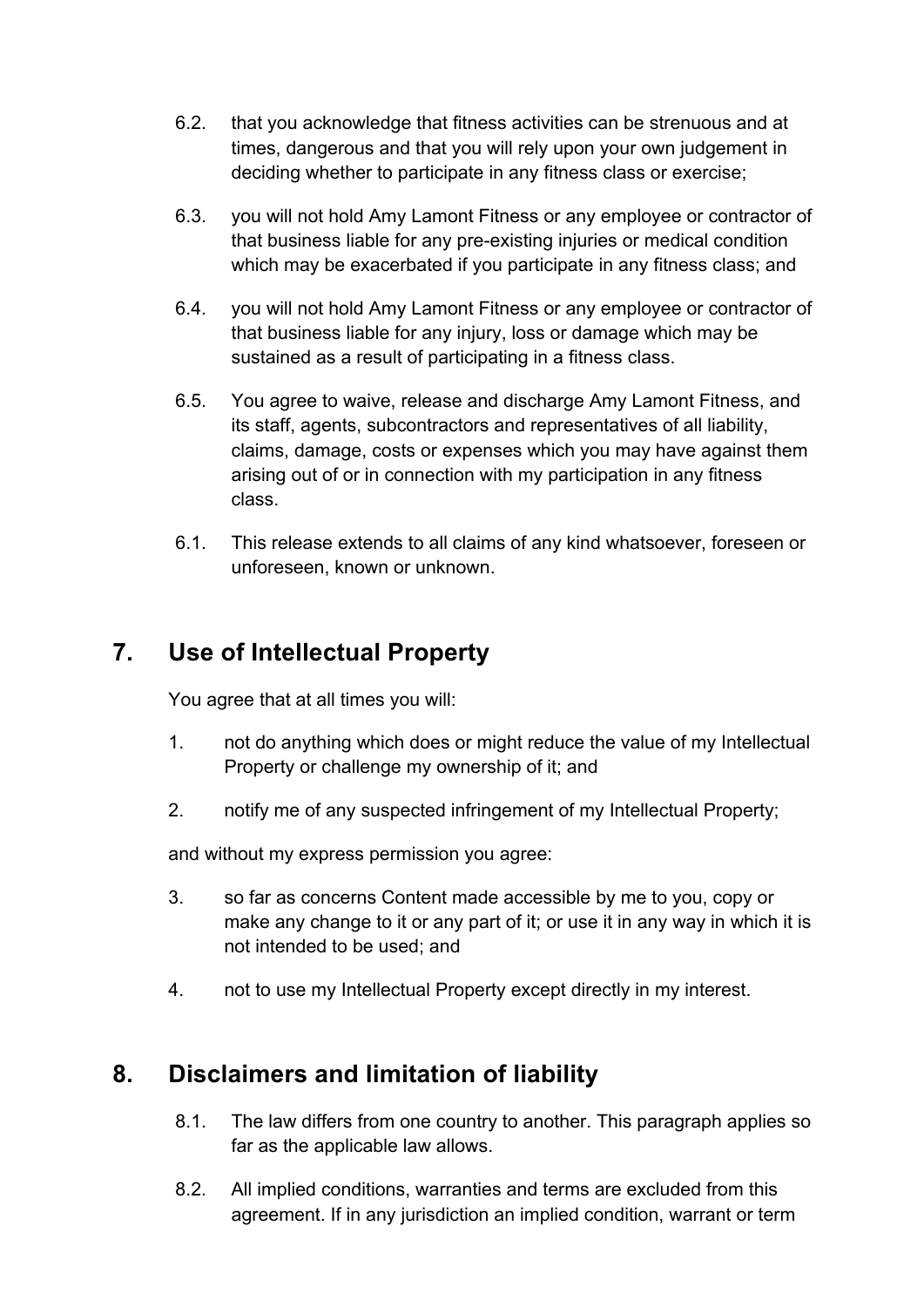cannot be excluded, then this sub paragraph shall be deemed to be reduced in effect, only to the extent necessary to release that specific condition, warranty or term.

- 8.3. You are advised that Content may include technical inaccuracies or typographical errors. I would be grateful if you bring any that you find to my immediate attention.
- 8.4. Content may contain links to others over which I have neither power nor control. You acknowledge and agree that I shall not be liable in any way for the content of any such linked website, nor for any loss or damage arising from your use of any such website nor from your buying services or goods from such a website.
- 8.5. This website is provided 'as is'. I make no representation or warranty that it will be: useful to you; of satisfactory quality; fit for a particular purpose; or available or accessible, without interruption, or without error.
- 8.6. I disclaim any obligation or liability to you arising directly or indirectly from any Content.
- 8.7. You agree that in any circumstances when I may become liable to you, the limit of my liability is the amount you have paid me for a fitness class.
- 8.8. I shall not be liable to you for any loss or expense that is an indirect or consequential loss; or an economic loss or other loss of turnover, profits, business or goodwill even if such loss was reasonably foreseeable or I knew you might incur it.

### **9. Miscellaneous matters**

- 9.1. If any term or provision of this agreement is at any time held by any jurisdiction to be void, invalid or unenforceable, then it shall be treated as changed or reduced, only to the extent minimally necessary to bring it within the laws of that jurisdiction and to prevent it from being void and it shall be binding in that changed or reduced form. Subject to that, each provision shall be interpreted as severable and shall not in any way affect any other of these terms.
- 9.2. No failure or delay by any party to exercise any right, power or remedy will operate as a waiver of it nor indicate any intention to reduce that or any other right in the future.